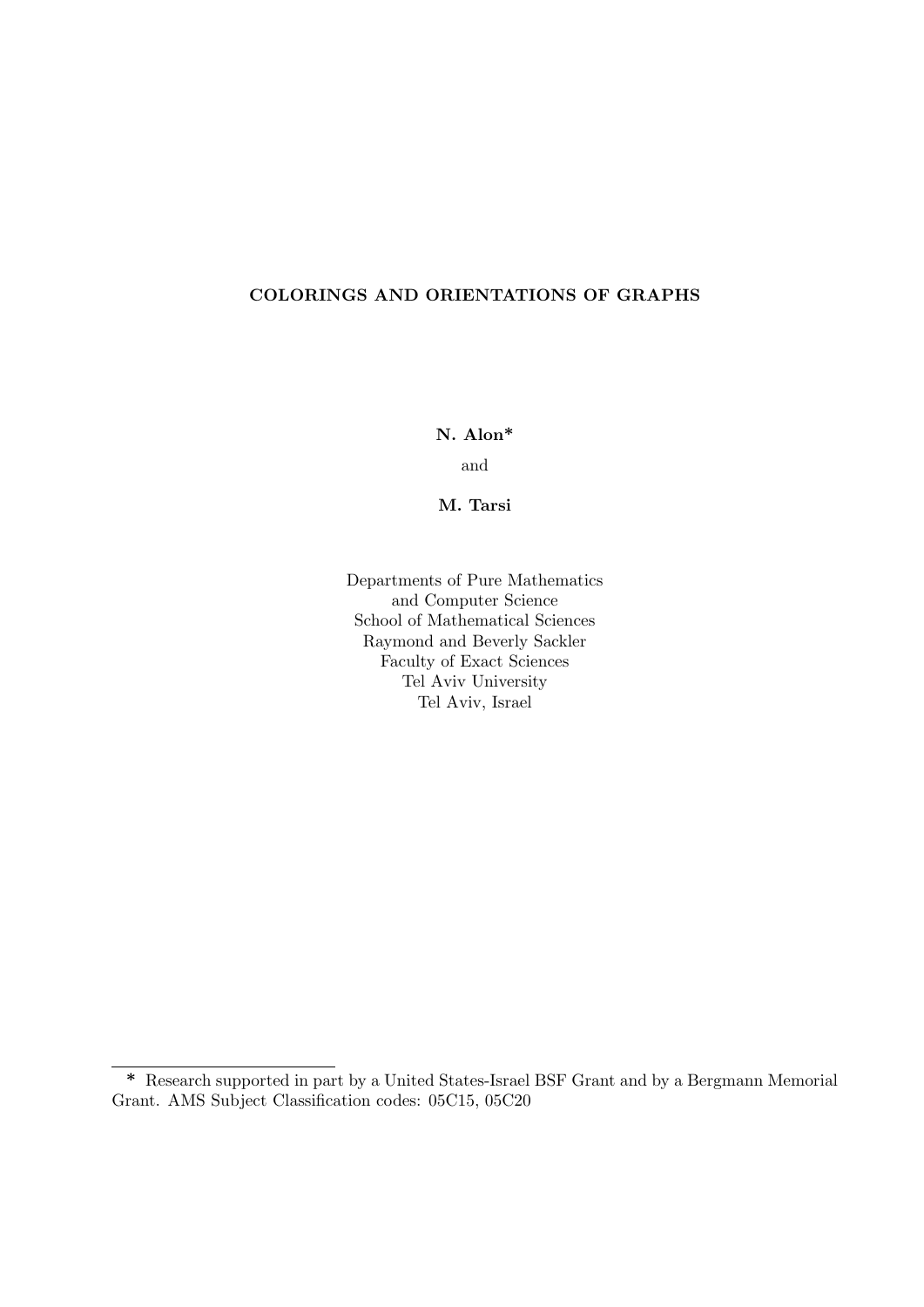# Abstract

Bounds for the chromatic number and for some related parameters of a graph are obtained by applying algebraic techniques. In particular, the following result is proved: If  $G$  is a directed graph with maximum outdegree  $d$ , and if the number of Eulerian subgraphs of G with an even number of edges differs from the number of Eulerian subgraphs with an odd number of edges then for any assignment of a set  $S(v)$  of  $d+1$  colors for each vertex v of G there is a legal vertex-coloring of G assigning to each vertex v a color from  $S(v)$ .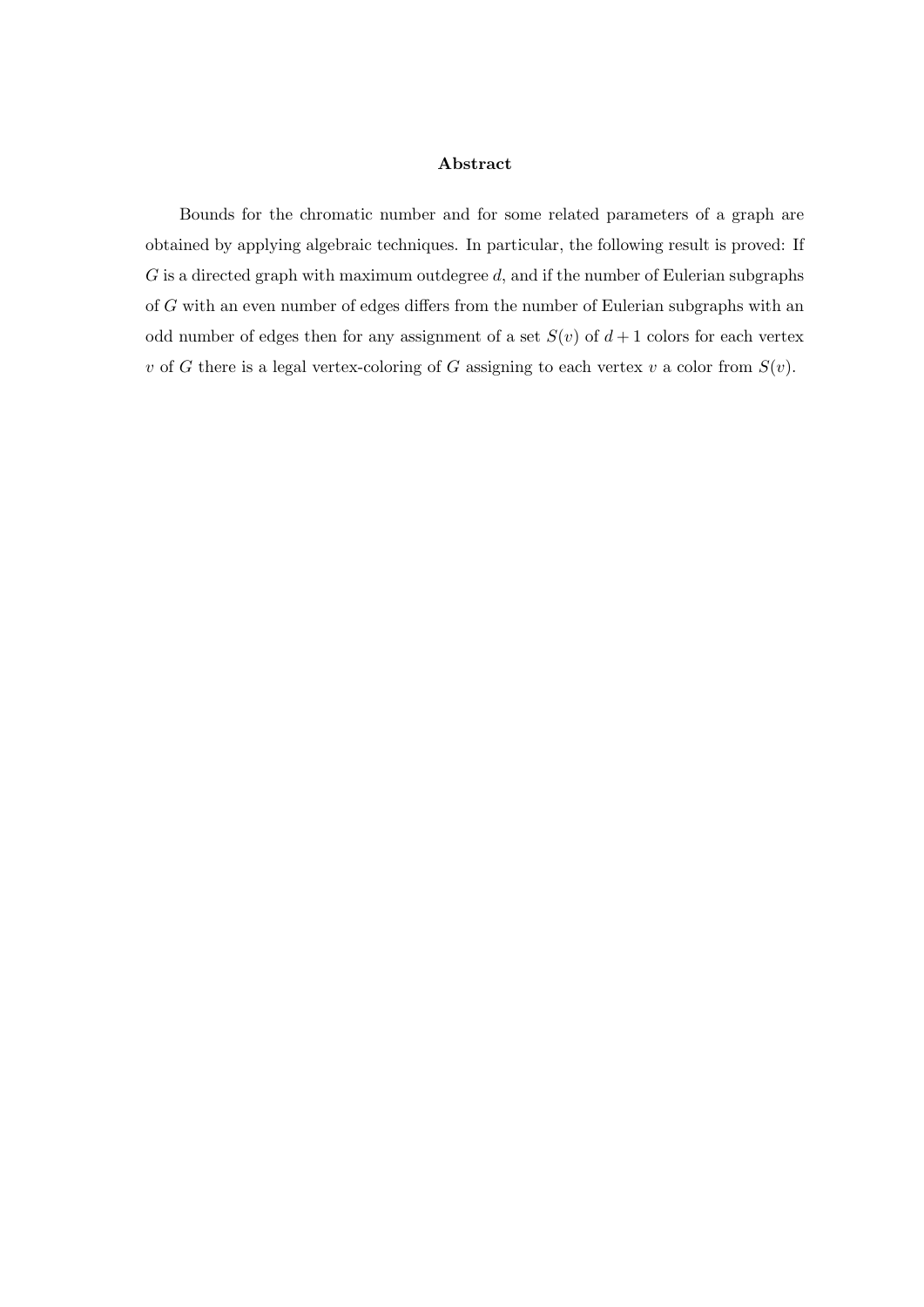### 1. Introduction

A subdigraph H of a directed graph D is called Eulerian if the indegree  $d_H^-(v)$  of every vertex v of H in H is equal to its outdegree  $d^+_H(v)$ . Note that we do not assume that H is connected. H is even if it has an even number of edges, otherwise, it is odd. Let  $EE(D)$  and  $EO(D)$  denote the numbers of even and odd Eulerian subgraphs of D, respectively. (For convenience we agree that the empty subgraph is an even Eulerian subgraph.) Our main result is the following:

**Theorem 1.1.** Let  $D = (V, E)$  be a digraph. For each  $v \in V$ , let  $S(v)$  be a set of  $d_D^+(v) + 1$ distinct integers, where  $d_{D}^{+}(v)$  is the outdegree of v. If  $EE(D) \neq EO(D)$  then there is a legal vertex-coloring  $c: V \to Z$  such that  $c(v) \in S(v)$  for all  $v \in V$ .

**Corollary 1.2.** Let G be an undirected graph. If G has an orientation D satisfying  $EE(D) \neq$  $EO(D)$  in which the maximum outdegree is d, then G is  $(d+1)$ -colorable. In particular, if the maximum outdegree is d and D contains no odd directed (simple) cycle then G is  $(d+1)$ -colorable.

Since a complete graph G on  $d+1$  vertices has such an orientation (i.e., the acyclic orientation), the upper bound  $d+1$  is sharp. In case the orientation D is acyclic, the conclusion of the theorem and that of the corollary can be easily proved by induction. The general case seems much more complicated and our only proof for it is algebraic.

Any upper bound to the chromatic number of a graph supplies a lower bound to its independence number. The resulting estimates are stated in the following two corollaries.

**Corollary 1.3.** Let G be an undirected graph on n vertices. If G has an orientation D satisfying  $EE(D) \neq EO(D)$  in which the maximum outdegree is d, then G has an independent set of size at least  $n/(d+1)$ . In particular, if the maximum outdegree is d and D contains no odd directed (simple) cycle then G has an independent set of size at least  $n/(d+1)$ .

Note that the estimate  $n/(d+1)$  is sharp, as shown by any union of vertex-disjoint complete graphs on  $d+1$  vertices each. As is the case in Corollary 1.2 the assertion of the last corollary can be easily proved by induction in the special case when  $D$  is acyclic. However, we do not have a non-algebraic proof for the general case.

**Corollary 1.4.** Let G be an undirected graph on a set  $V = \{v_1, \ldots, v_n\}$  of n vertices, and suppose it has an orientation D satisfying  $EE(D) \neq EO(D)$ . Let  $d_1 \geq d_2 \geq ... \geq d_n$  be the ordered sequence of outdegrees of the n vertices of D. Then, for every  $k, n > k \geq 0$ , G has an independent set of size at least  $\lceil (n-k)/(d_{k+1}+1) \rceil$ .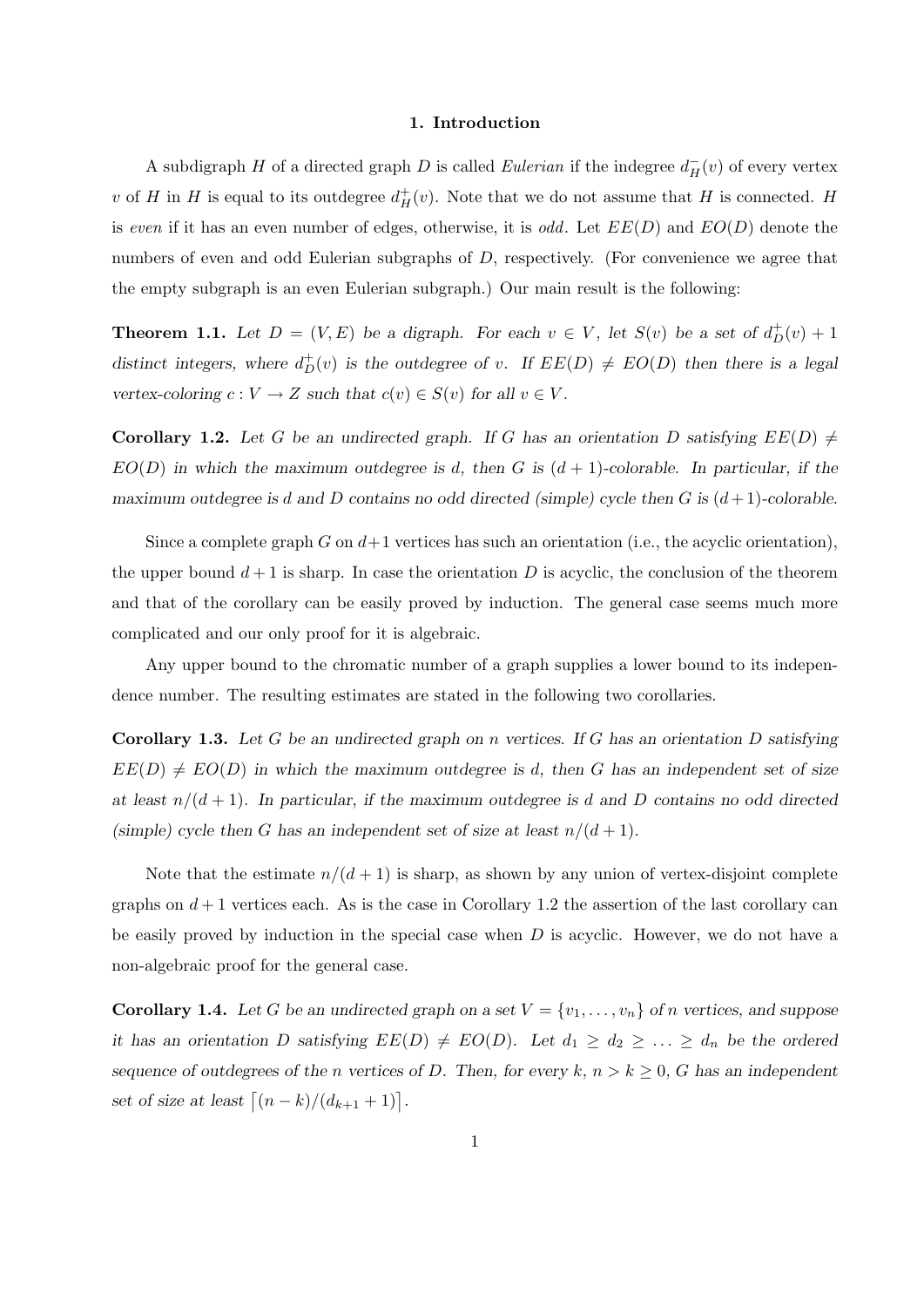Theorem 1.1 actually deals with the notion of choosability of graphs, introduced and studied in [ERT] and [Vi]. Let  $G = (V, E)$  be an undirected graph and let  $f: V \to Z^+$  be a function which assigns to each vertex  $v \in V$  a positive integer  $f(v)$ . We say that G is f-choosable if for every choice of sets  $S(v)$  of integers, where  $|S(v)| = f(v)$  for all  $v \in V$  there is a legal coloring  $c: V \to Z$ such that  $c(v) \in S(v)$  for all  $v \in V$ . In particular, if G is f-choosable for the constant function f given by  $f(v) = k$  for each  $v \in V$  we say that G is k-choosable. Theorem 1.1 is clearly a statement concerning the choosability of graphs.

Our paper is organized as follows:

In Section 2 we present the proofs of Theorem 1.1 and its three Corollaries. This Theorem is applied in Section 3 to obtain results concerning the choosability of graphs. The final Section 4 contains some concluding remarks and open problems.

### 2. The Proof of the Main Result

Our method resembles the one we applied in [AT]. (See also [AFK] for a similar approach.) We start with the following simple lemma.

**Lemma 2.1.** Let  $P = P(x_1, x_2, \ldots, x_n)$  be a polynomial in n variables over the ring of integers Z. Suppose that for  $1 \leq i \leq n$  the degree of P as a polynomial in  $x_i$  is at most  $d_i$  and let  $S_i \subset Z$  be a set of  $d_i + 1$  distinct integers. If  $P(x_1, x_2, \ldots, x_n) = 0$  for all n-tuples  $(x_1, \ldots, x_n) \in S_1 \times S_2 \times \ldots \times S_n$ then  $P \equiv 0$ .

**Proof:** We apply induction on n. For  $n = 1$  the lemma is simply the assertion that a nonzero polynomial of degree  $d_1$  in one-variable can have at most  $d_1$  distinct zeros. Assuming the lemma holds for  $n-1$  we prove it for  $n, (n \geq 2)$ . Given a polynomial  $P = P(x_1, \ldots, x_n)$ and sets  $S_i$  satisfying the hypotheses of the lemma, let us write P as a polynomial in  $x_n$ , i.e.,  $d_n$  $\sum_{i=0}^{n} P_i(x_1, \ldots, x_{n-1}) x_n^i$ , where each  $P_i$  is a polynomial with  $x_j$ -degree bounded by  $d_j$ . For  $P = \sum$ each fixed  $(n-1)$ -tuple  $(x_1, ..., x_{n-1}) \in S_1 \times S_2 \times ... \times S_{n-1}$ , the polynomial in  $x_n$  obtained from P by substituting the values of  $x_1, \ldots, x_{n-1}$  vanishes for all  $x_n \in S_n$  and is thus identically 0. Therefore  $P_i(x_1, \ldots, x_{n-1}) = 0$  for all  $(x_1, \ldots, x_{n-1}) \in S_1 \times \ldots \times S_{n-1}$  and hence, by the induction hypothesis,  $P_i \equiv 0$  for all i, implying that  $P \equiv 0$ . This completes the induction and the proof of the lemma.  $\blacksquare$ 

The graph polynomial  $f_G = f_G(x_1, x_2, \ldots, x_n)$  of an undirected graph  $G = (V, E)$  on a set  $V = \{v_1, \ldots, v_n\}$  of n vertices is defined by  $f_G(x_1, x_2, \ldots, x_n) = \prod \{(x_i - x_j) : i < j, \{v_i, v_j\} \in E\}.$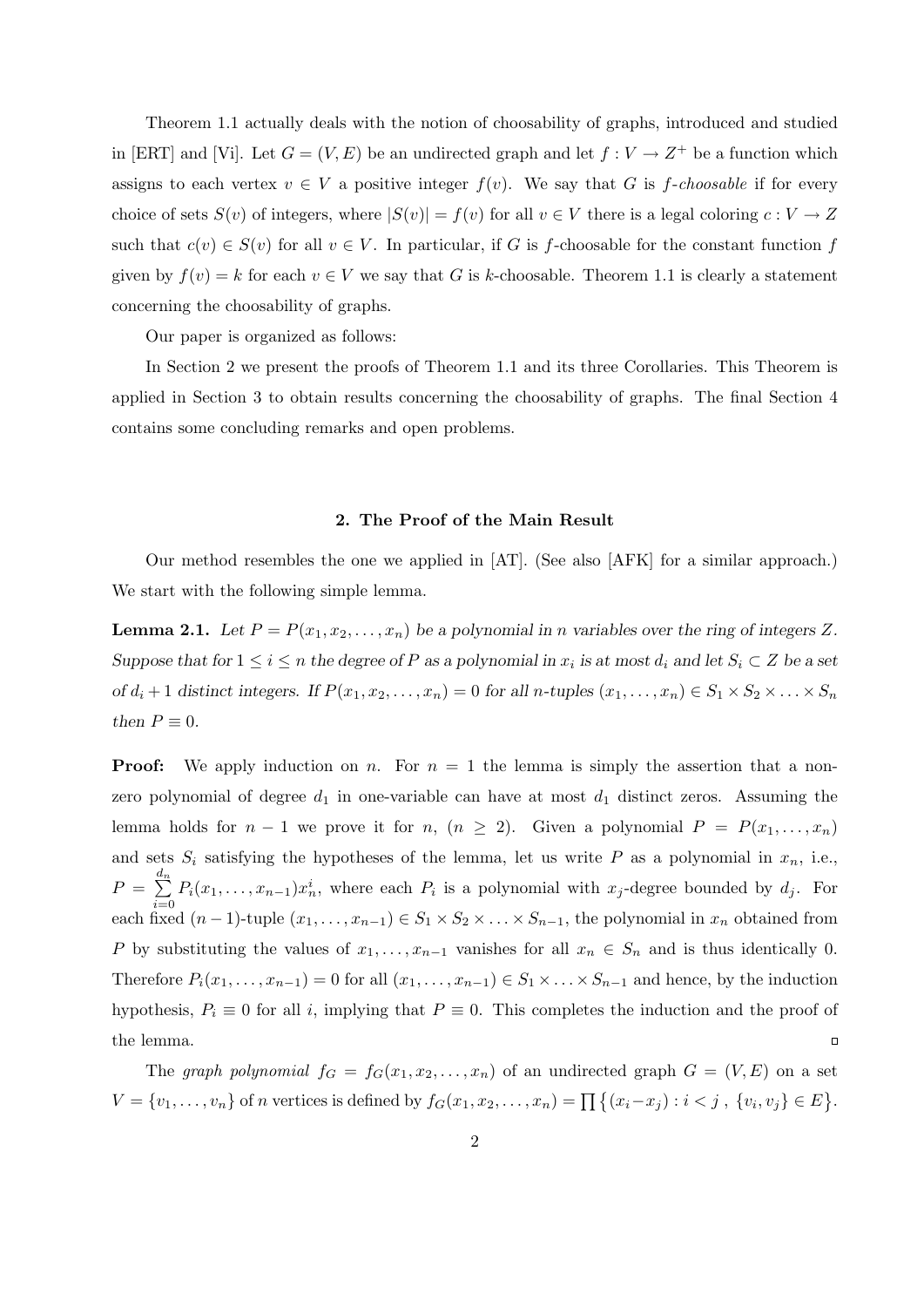This polynomial is studied by Li and Li in [LL], following a previous related work by Graham, Li and Li ([GLL]). An analogous polynomial for certain linear matroids is considered in [AT]. It is not too difficult to see that the coefficients of the monomials that appear in the standard representation of  $f_G$  as a linear combination of monomials can be expressed in terms of the orientations of G. For each oriented edge  $e = (v_i, v_j)$  of G, define its weight  $w(e)$  by  $w(e) = x_i$  if  $i < j$  and  $w(e) = -x_i$  if  $i > j$ . The weight  $w(D)$  of an orientation D of G is defined to be the product  $\Pi w(e)$ , where e ranges over all oriented edges e of D. Clearly  $f_G = \sum w(D)$ , where D ranges over all orientations of G. This is simply because each term in the expansion of the product  $f_G = \prod_{i} \{(x_i - x_j) : i < j, \{v_i, v_j\} \in E\}$ corresponds to a choice of the orientation of the edge  $\{v_i, v_j\}$  for each edge  $\{v_i, v_j\}$  of G. Let us call an oriented edge  $(v_i, v_j)$  of G decreasing if  $i > j$ . An orientation D of G is called even if it has an even number of decreasing edges; otherwise, it is called *odd*. For non-negative  $d_1, d_2, \ldots, d_n$ , let  $DE(d_1, \ldots, d_n)$  and  $DO(d_1, \ldots, d_n)$  denote, respectively, the sets of all even and odd orientations of G in which the outdegree of the vertex  $v_i$  is  $d_i$ , for  $1 \leq i \leq n$ . By the last paragraph, the following lemma holds.

### Lemma 2.2. In the above notation

$$
f_G(x_1,\ldots,x_n) = \sum_{d_1,\ldots,d_n \geq 0} (|DE(d_1,\ldots,d_n)| - |DO(d_1,\ldots,d_n)|) \prod_{i=1}^n x_i^{d_i}.
$$

 $\blacksquare$ 

Consider, now, a fixed sequence  $d_1, \ldots, d_n$  of nonnegative integers and let  $D_1$  be a fixed orientation in  $DE(d_1, \ldots, d_n) \cup DO(d_1, \ldots, d_n)$ . For any orientation  $D_2 \in DE(d_1, \ldots, d_n) \cup DO(d_1, \ldots, d_n)$ let  $D_1 \oplus D_2$  denote the set of all oriented edges of  $D_1$  whose orientation in  $D_2$  is in the opposite direction. Since the outdegree of every vertex in  $D_1$  is equal to its outdegree in  $D_2$ , it follows that  $D_1 \oplus D_2$  is an Eulerian subgraph of  $D_1$ . Moreover,  $D_1 \oplus D_2$  is even as an Eulerian subgraph iff either both  $D_1$  and  $D_2$  are even or both are odd. The mapping  $D_2 \longrightarrow D_1 \oplus D_2$  is clearly a bijection between  $DE(d_1, \ldots, d_n) \cup DO(d_1, \ldots, d_n)$  and the set of all Eulerian subgraphs of  $D_1$ . In case  $D_1$  is even, it maps even orientations to even (Eulerian) subgraphs and odd orientations to odd subgraphs. Otherwise, it maps even orientations to odd subgraphs and odd orientations to even subgraphs. In any case,

$$
\left| \left| DE(d_1, \ldots, d_n) \right| - \left| DO(d_1, \ldots, d_n) \right| \right| = \left| EE(D_1) - EO(D_1) \right|
$$

where  $EE(D_1)$  and  $EO(D_1)$  denote, as in Section 1, the numbers of even and odd Eulerian subgraphs of  $D_1$ , respectively. Combining this with Lemma 2.2 we obtain the following.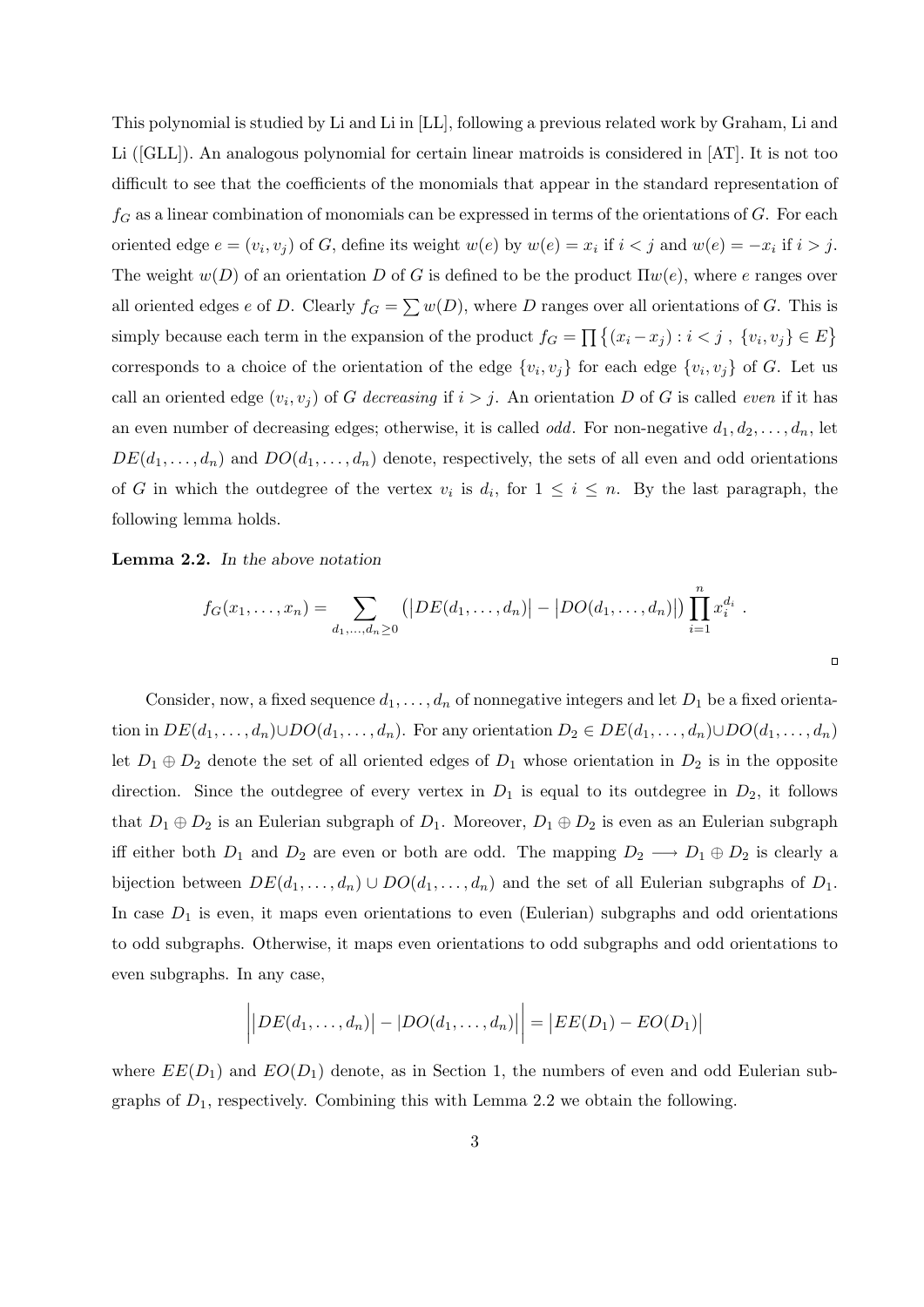Corollary 2.3. Let D be an orientation of an undirected graph  $G = (V, E)$  on a set  $V =$  $\{v_1, \ldots, v_n\}$  of n vertices. For  $1 \leq i \leq n$ , let  $d_i = d_D^+(v_i)$  be the outdegree of  $v_i$  in D. Then the absolute value of the coefficient of the monomial  $\prod_{i=1}^{n}$  $x_i^{d_i}$  in the standard representation of  $i=1$  $f_G = f_G(x_1, \ldots, x_n)$  as a linear combination of monomials is  $|EE(D) - EO(D)|$ . In particular, if  $EE(D) \neq EO(D)$  then this coefficient is not zero.  $\blacksquare$ 

**Proof of Theorem 1.1.** Let  $D = (V, E)$  be a digraph on the set of vertices  $V = \{v_1, \ldots, v_n\}$ and let  $d_i = d_D^+(v_i)$  be the outdegree of  $v_i$ . Suppose that  $EE(D) \neq EO(D)$ . For  $1 \leq i \leq n$ , let  $S_i \subset Z$  be a set of  $d_i + 1$  distinct integers. We must show that there is a legal vertex-coloring  $c: V \to Z$  such that  $c(v_i) \in S_i$  for all  $1 \leq i \leq n$ . Suppose this is false and there is no such coloring. Let G be the underlying undirected graph of D and let  $f_G = f_G(x_1, \ldots, x_n)$  be its polynomial. The assumption that the required coloring does not exist is equivalent to the statement:

(2.1) 
$$
f_G(x_1,\ldots,x_n)=0 \text{ for every } n\text{-tuple } (x_1,\ldots,x_n)\in S_1\times S_2\times\ldots\times S_n.
$$

For each i,  $1 \leq i \leq n$ , let  $Q_i(x_i)$  be the polynomial  $Q_i(x_i) = \prod$  $s\bar{\in}S_i$  $(x_i - s) = x_i^{d_i + 1} - \sum_{i=1}^{n}$  $d_i$  $\sum_{j=0}^{\infty} q_{ij} x_i^j$  $\frac{j}{i}$  . Observe that

(2.2) If 
$$
x_i \in S_i
$$
 then  $Q_i(x_i) = 0$ , i.e.,  $x_i^{d_i+1} = \sum_{j=0}^{d_i} q_{ij} x_i^j$ .

Let  $\overline{f}_G$  be the polynomial obtained from  $f_G$  by writing  $f_G$  as a linear combination of monomials and replacing, repeatedly, each occurrence of  $x_i^{f_i}$ ,  $(1 \le i \le n)$ , where  $f_i > d_i$ , by a linear combination of smaller powers of  $x_i$ , using the relations (2.2). The resulting polynomial  $f_G$  is clearly of degree at most  $d_i$  in  $x_i$  for each  $1 \leq i \leq n$ . Moreover,  $\overline{f}_G(x_1,\ldots,x_n) = f_G(x_1,\ldots,x_n)$  for all  $(x_1,\ldots,x_n) \in$  $S_1 \times \ldots \times S_n$ , since the relations (2.2) hold for these values of  $x_1, \ldots, x_n$ . Therefore, by (2.1),  $\overline{f}_G(x_1,\ldots,x_n) = 0$  for every *n*-tuple  $(x_1,\ldots,x_n) \in S_1 \times \ldots \times S_n$  and hence, by Lemma 2.1  $\overline{f}_G \equiv 0$ . However, by Corollary 2.3, the coefficient of  $\prod_{i=1}^n$  $x_i^{d_i}$  in  $f_G$  is nonzero, since, by assumption,  $EE(D) \neq EO(D)$ . Since the degree of each  $x_i$  in this monomial is  $d_i$ , the relations (2.2) will not effect it. Moreover, as the polynomial  $f_G$  is homogeneous and each application of the relations (2.1) strictly reduces degree, the process of replacing  $f_G$  by  $\overline{f}_G$  will not create any new scalar multiples of  $\prod_{n=1}^{\infty}$  $x_i^{d_i}$ . Thus, the coefficient of  $\prod^n$  $x_i^{d_i}$  in  $\overline{f}_G$  is equal to its coefficient in  $f_G$  and is not 0. This  $i=1$  $i=1$ contradicts the fact that  $\overline{f}_G \equiv 0$ . Therefore, our assumption was false and there is a legal coloring  $c: V \to Z$  satisfying  $c(v_i) \in S_i$  for all  $1 \leq i \leq n$ , as needed.  $\Box$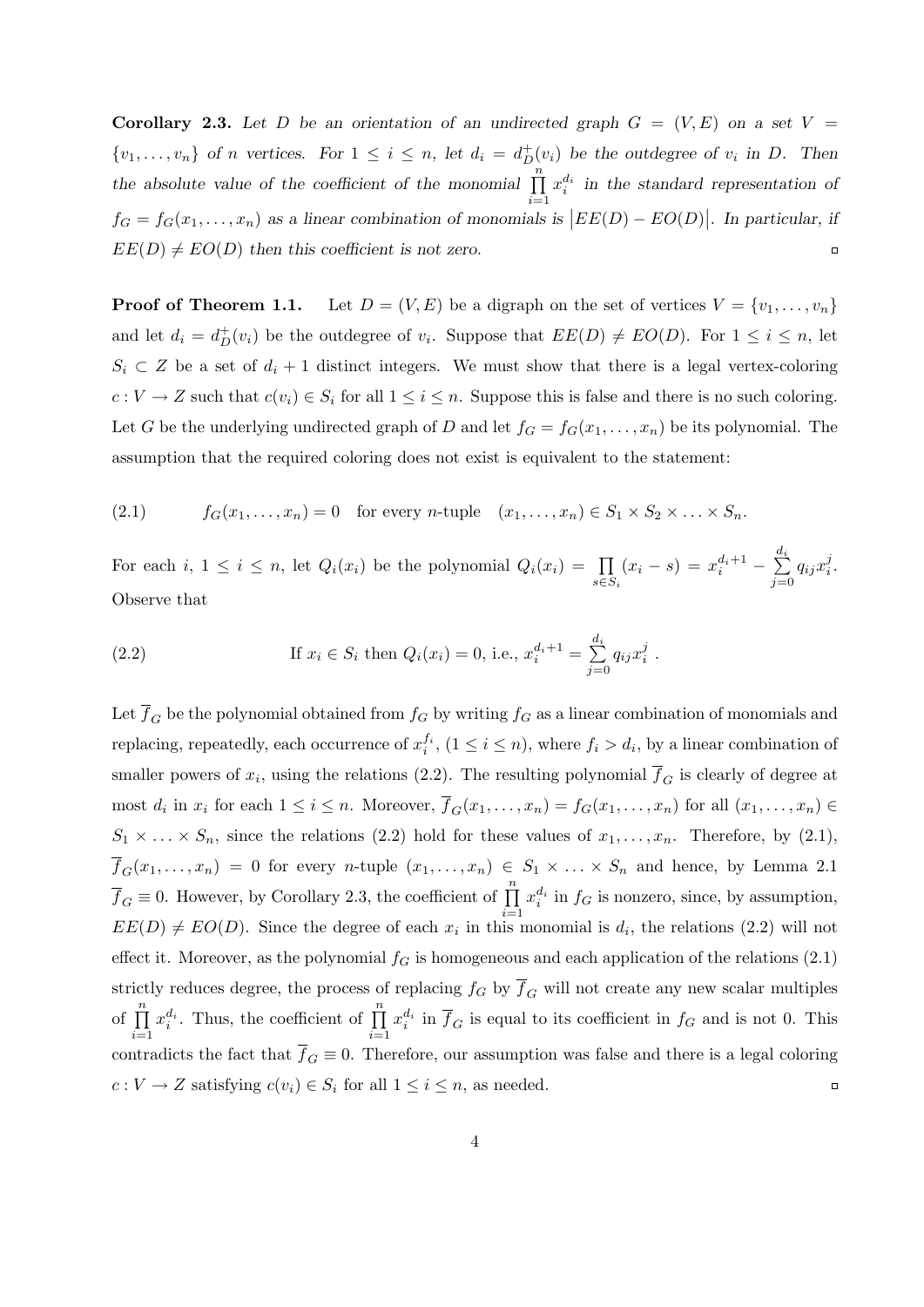**Proof of Corollary 1.2.** Let  $D = (V, E)$  be an orientation of a graph G such that  $EE(D) \neq$  $EO(D)$ , in which the maximum outdegree is d. By Theorem 1.1, with  $S(v) = \{1, \ldots, d+1\}$  for all  $v \in V$ , G is  $(d+1)$ -colorable, as needed.

In case D contains no odd directed simple cycle, it cannot contain odd Eulerian subgraphs at all. This is because every Eulerian subgraph  $H$  is a union of edge-disjoint directed simple cycles, and if H is odd then at least one of these cycles must be odd. Thus, in this case  $EO(D) = 0$  and as always  $EE(D) \ge 1$  (because the empty subgraph is an even Eulerian subgraph)  $EO(D) \neq EE(D)$ . It thus follows from the previous paragraph that G is  $(d+1)$ -colorable, in this case too.  $\blacksquare$ 

**Proof of Corollary 1.3.** This is an immediate consequence of Corollary 1.2, since in any legal  $(d+1)$ -coloring of a graph on *n* vertices the largest color class contains at least  $\lceil n/(d+1) \rceil$  vertices.  $\Box$ 

**Proof of Corollary 1.4.** Renumber the vertices so that  $d_D^+(v_i) = d_i$ . By Theorem 1.1 there is a legal coloring  $c: V \to Z$  of G such that  $1 \leq c(v_i) \leq d_i + 1$  for all  $1 \leq i \leq n$ . For each  $k, 0 \leq k < n$ , the colors of  $v_{k+1}, \ldots, v_n$  all lie in  $\{1, 2, \ldots, d_{k+1} + 1\}$  and hence the largest color class has size at least  $[(n-k)/(d_{k+1}+1)].$  $\Box$ 

Remark 2.4. The assertion of Theorem 1.1 (and hence that of Corollaries 1.2, 1.3 and 1.4) is trivial in the special case that  $D$  is acyclic. This is because in this special case there is a vertex  $v$ with 0-indegree. By induction we can obtain a coloring of the desired type of  $D-v$  and this coloring can be trivially extended to the needed coloring of D. This argument also supplies a polynomial time algorithm for finding the desired coloring. The general case seems more difficult. Note that already the case of no odd directed cycle is certainly more general than the acyclic one as it implies, e.g., that an even cycle is 2-colorable and 2-choosable (by orienting it cyclically), although it has no acyclic orientation with maximum outdegree less than 2.

As observed by J. A. Bondy, R. Boppana and A. Siegel [BBS] Theorem 1.1 (and hence also Corollary 1.2 and Corollary 1.3) for the special case that  $D$  has no odd directed cycle follows easily from Richardson's Theorem (cf., e.g., [Be]). Richardson's theorem states that any digraph with no odd directed cycles has a kernel, i.e., an independent set such that every vertex outside it has an edge to a neighbor in it. Thus we can fix some color x in the union of the sets  $S(v)$ , apply Richardson's Theorem to the induced subgraph of  $D$  on the set of all vertices  $v$  that contain  $x$ in their lists  $S(v)$ , color the vertices in the kernel by x (which will not be used again), and apply induction. Note that Richardson's proof is algorithmic. This argument does not seem to imply the general statement of Theorem 1.1 and its corollaries.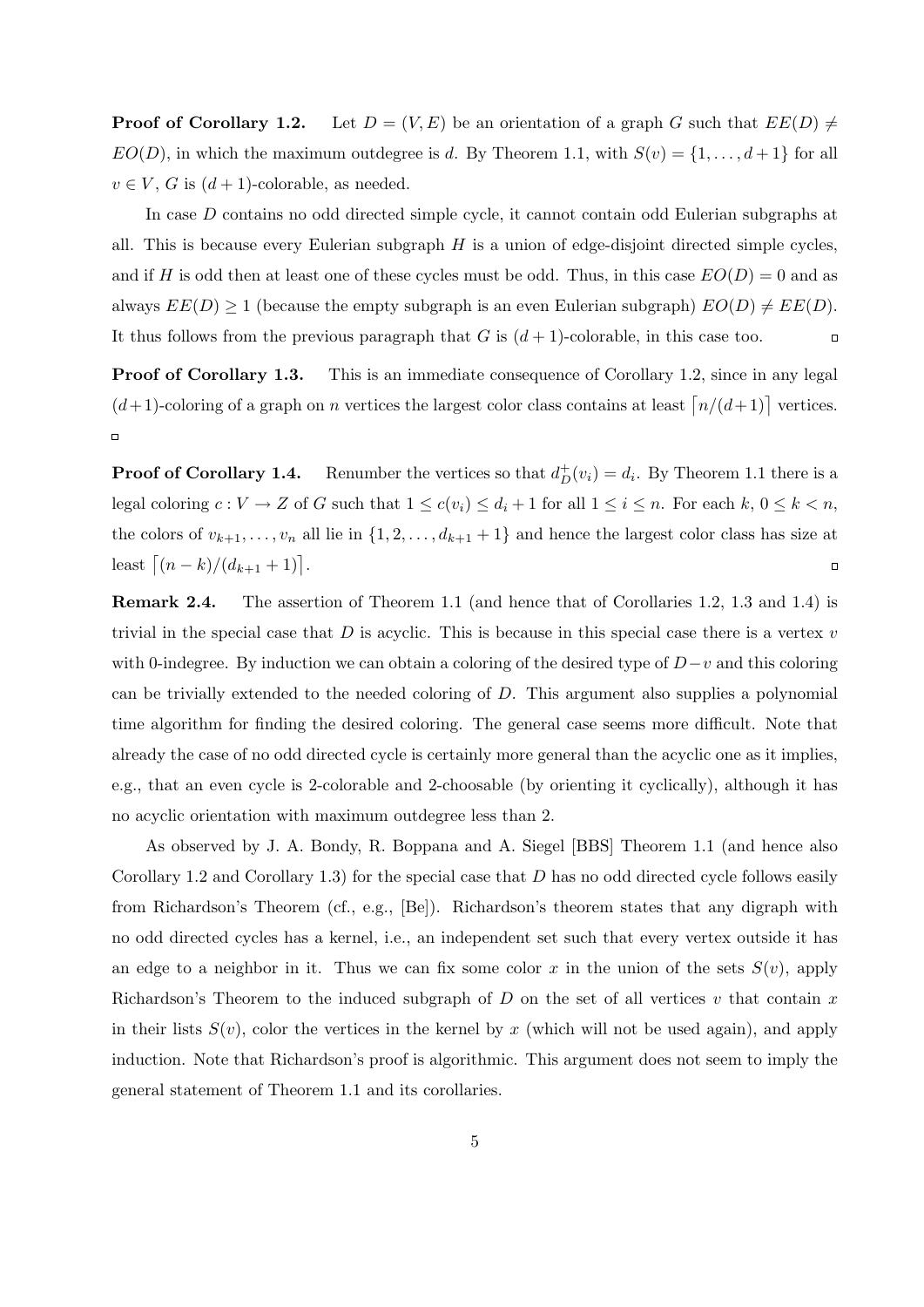Remark 2.5. An alternative proof of Corollary 1.2 can be deduced from a result of Kleitman and Lovász (cf. [LL]). They proved that if the chromatic number of a graph  $G = (V, E)$  is at least k, then  $f_G$  lies in the ideal generated by the polynomials  $f_H$ , where H is a complete graph on some subset of cardinality k of V. Notice that if  $K\subset V$  is the set of vertices of such an H then  $f_H =$  $\prod (x_p-x_q): v_p, v_q \in K$ ,  $p < q$ . However, this product is exactly the Vandermonde's determinant  $\det(x_p^i)_{p\in K, 0\leq i\leq k}$  and each term in the expansion of this determinant contains a variable of degree k − 1. Therefore, if G is not  $d+1$  colorable, every mononomial with a non-zero coefficient in  $f_G$ has a variable of degree at least  $d + 1$ . But under the assumptions of Corollary 1.2, Corollary 2.3 implies that the monomial  $\prod_{n=1}^n$  $i=1$  $x_i^d$  appears with a non-zero coefficient in  $f_G$ , and this monomial has no variable of degree  $d+1$  or more. Therefore, G is  $(d+1)$ -colorable, as needed. A similar derivation of Corollary 1.3 from the main result of Li and Li [LL], that characterizes the ideal generated by the polynomials  $f_G$  where G ranges over all graphs on n vertices with independence number at most  $k$  can be also given.

It is worth noting that Gessel [Ge] describes a combinatorial proof for the expression of the Vandermonde's determinant as a product, by associating every term in the expansion of the product with a tournament, i.e., with an orientation of a complete graph. Lemma 2.2 is a simple modification of Gessel's arguments to general graphs.

Remark 2.6. Our method can be easily applied to prove the following Nullstellensatz- type result, which is similar to Theorem 1.1. Since the proof is similar to that of Theorem 1.1 we omit it.

**Proposition 2.7.** Let  $G = (V, E)$  be a graph, and let  $f_G = f_G(x_1, \ldots, x_n)$  be its polynomial. For every integer  $k$  the following statements are equivalent:

- (i) G is not k-colorable.
- (ii) There is a set S of k distinct (complex) numbers such that  $f_G(x_1, \ldots, x_n) = 0$  for every  $x_1, \ldots, x_n \in S$ .
- (iii) For every set S of k distinct (complex) numbers  $f_G(x_1, \ldots, x_n) = 0$  for every  $x_1, \ldots, x_n \in S$ .
- (iv) There is a set S of k distinct (complex) numbers such that the polynomial  $f_G$  belongs to the ideal generated by the n polynomials  $Q_i(x_i) = \prod$  $s\bar{\in}S$  $(x_i - s), (1 \leq i \leq n).$
- (v) For every set S of k distinct (complex) numbers the polynomial  $f_G$  belongs to the ideal generated by the n polynomials  $Q_i(x_i) = \prod$  $s\bar{\in}S$  $(x_i - s), (1 \leq i \leq n).$
- (vi) The polynomial  $f_G$ , considered as a polynomial in the ring of polynomials in the  $n + k$  variables  $x_1, ..., x_n, z_1, ..., z_k$  over the complex numbers, belongs to the ideal generated by the n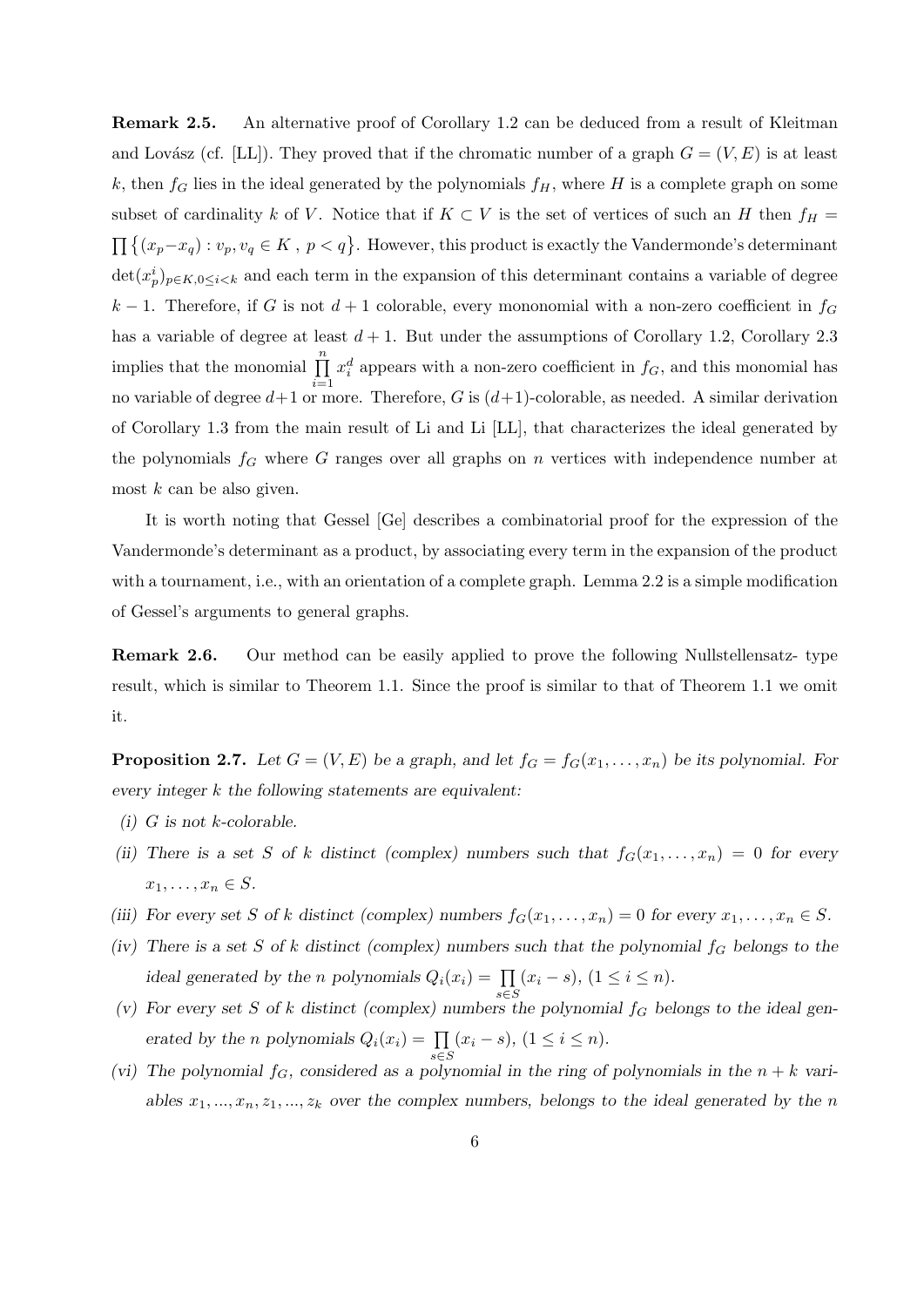polynomials  $Q_i = \prod$  $1\leq j\leq k$  $(x_i - z_j), (1 \leq i \leq n).$ 

(vii) For every set S of k not neccessarily distinct (complex) numbers the polynomial  $f_G$  belongs to the ideal generated by the n polynomials  $Q_i(x_i) = \prod$ s∈S  $(x_i - s), (1 \leq i \leq n).$ 

### 3. k-Choosable Graphs

For a graph  $G = (V, E)$ , define  $L(G) = \max(|E(H)|/|V(H)|)$ , where  $H = (V(H), E(H))$ ranges over all subgraphs of G. Thus  $L(G)$  is simply a half of the maximum value of the average degree of a subgraph of G. The following simple lemma appears in [AMR] (and, probably, in other places as well). The proof we present here follows [Ta].

**Lemma 3.1.** A graph  $G = (V, E)$  has an orientation D in which every outdegree is at most d if and only if  $L(G) \leq d$ .

**Proof:** If there is such an orientation D, then, for any subgraph  $H$  of  $G$ 

$$
|E(H)| = \sum_{v \in V(H)} d_H^+(v) \le \sum_{v \in V(H)} d_D^+(v) \le d|V(H)|
$$

and hence  $|E(H)|/|V(H)| \le d$ . Thus  $L(G) \le d$ . Conversely, suppose  $L(G) \le d$ . Let F be the bipartite graph on the classes of vertices A and B, where  $A = E$  and B is a union of d disjoint copies  $V_1, V_2, \ldots, V_d$  of V. Each member  $e = \{u, v\}$  of E is joined by edges in F to the d copies of u and to the d copies of v in B. We claim that F contains a matching of size  $|A| = |E|$ . Indeed, if  $E' \subseteq E$  is a set of edges of a subgraph H of G whose vertices are all endpoints of members of E', then in F, E' has  $d|V(H)|$  neighbours. By the definition of  $L(G)$ :  $|E'|/|V(H)| \le L(G) \le d$ and hence  $d|V(H)| \geq |E'|$ . Therefore, by Hall's theorem, the desired matching exists. We can now orient each edge of G from the vertex to which it is matched. This gives an orientation  $D$  of  $G$ with maximum outdegree  $\leq d$  and completes the proof of the lemma.  $\Box$ 

Recall that a graph  $G = (V, E)$  is k-choosable if for any assignment of sets  $S(v) \subset Z$  of cardinality k for each vertex  $v \in V$  there is a proper coloring  $c: V \to Z$  of G satisfying  $c(v) \in S(v)$ for each  $v \in V$ .

**Theorem 3.2.** Every bipartite graph G is  $\left( \left[ L(G) \right] + 1 \right)$ -choosable.

**Proof:** Put  $d = [L(G)]$ . By Lemma 3.1 there is an orientation D of G in which the maximum outdegree is at most d. Since D contains no odd directed cycles (and in fact no odd cycles at all),  $EE(D) \neq EO(D)$  and the result follows from Theorem 1.1.  $\Box$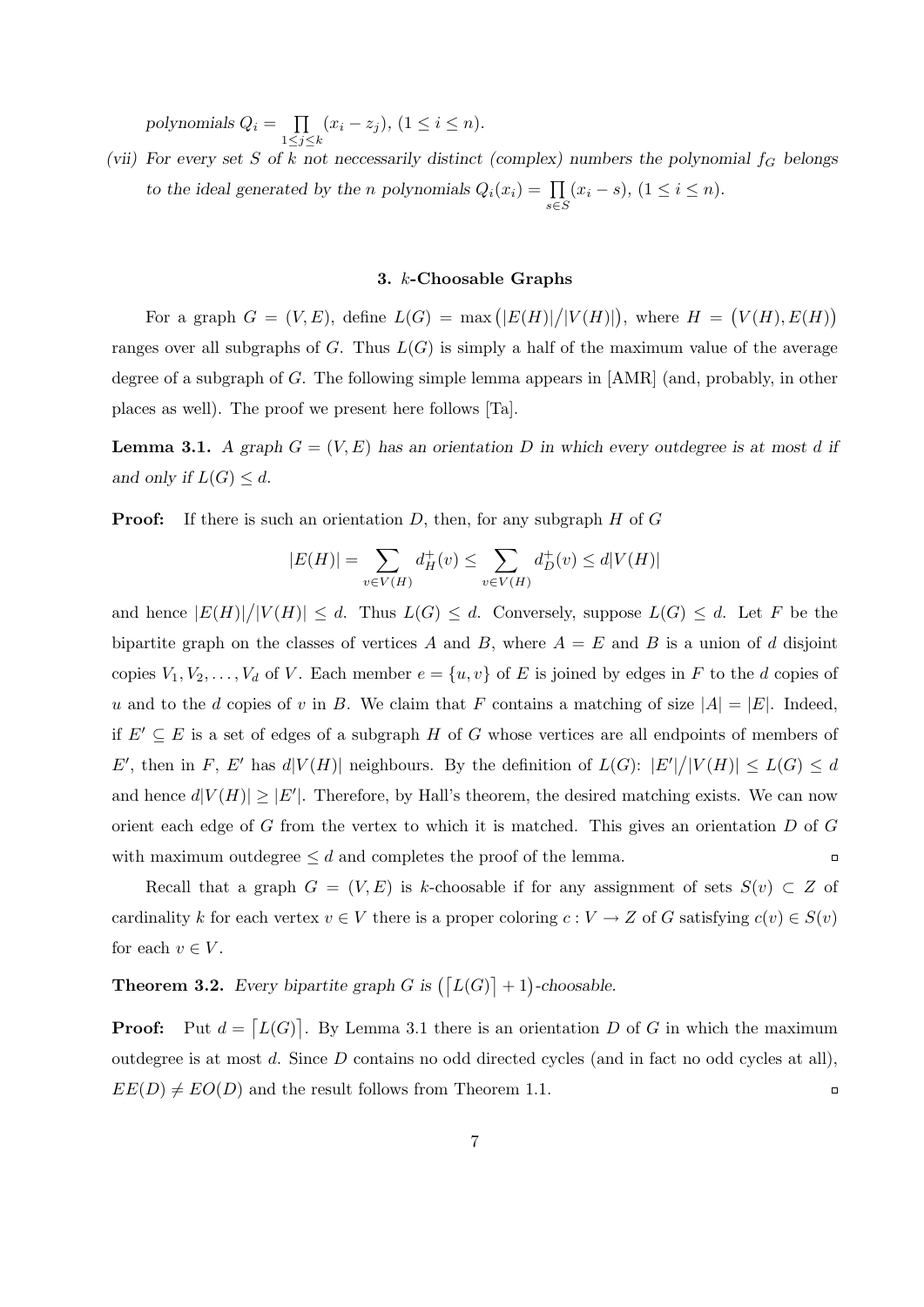**Remark 3.3.** The assumption that G is bipartite is essential, since if  $G = K_n$  is the complete graph on *n* vertices then  $L(G) = \frac{n-1}{2}$  and clearly  $K_n$  is not k-choosable for  $k < n$ . Moreover, Theorem 3.2 is sharp in the sense that for every k there is a bipartite graph G satisfying  $L(G) \leq k$ , which is not k-choosable. Indeed, let G be the complete bipartite graph on the classes of vertices  $A$ and B where  $|A| = k^k$  and  $|B| = k$ . Clearly  $L(G) \leq k$ , since if H is the induced subgraph of G on  $A' \cup B'$ , where  $A' \subseteq A$  and  $B' \subseteq B$  then  $|E(H)| = \sum$  $a\overline{\in}A'$  $d_H(a) \leq k|A'| \leq k|V(H)|$ . In order to show that G is not k-choosable, put  $B = \{b_1, \ldots, b_k\}$  and define  $S(b_i) = \{k(i-1)+1, k(i-1)+2, \ldots, ki\}.$ Enumerate the vertices of A so that  $A = \{a_{i_1,i_2,...,i_k} : 1 \le i_j \le k\}$ . Now define

$$
S(a_{i_1,i_2,\ldots,i_k}) = \{i_1, k+i_2, 2k+i_3, \ldots, (k-1)k+i_k\}.
$$

Clearly, there is no legal coloring of G in which  $c(v) \in S(v)$  for each  $v \in A \cup B$ . Indeed, assuming c is such a coloring, there are  $1 \leq i_1, \ldots, i_k \leq k$  such that  $c(b_j) = (j-1)k + i_j$  for  $1 \leq j \leq k$ . But then there is no value in  $S(a_{i_1,i_2,...,i_k})$  which is distinct from the colors of all its neighbours and hence c is not a legal coloring.

An immediate corollary of Theorem 3.2 is the following.

Corollary 3.4. Every bipartite planar graph G is 3-choosable.

**Proof:**  $L(G) \leq 2$ , since any bipartite (simple) planar graph on r vertices contains at most  $2r - 4$ edges.  $\blacksquare$ 

Corollary 3.4 is also sharp, since  $K_{2,4}$  is bipartite and planar, and is not 2-choosable, by the discussion in Remark 3.3.

It is interesting to note that in general  $L(G)$  may be much larger then the degree of choosability of G. For example, if  $k > 1$  and G is the complete bipartite graph  $K_{n,n}$  on the classes of vertices A and B, where  $|A| = |B| = n = 2^{k-1}$  then  $L(G) = 2^{k-2}$  and still G is k-choosable. To see this suppose we are given a set  $S(v) \subset Z$  of cardinality k for each  $v \in A \cup B$ . Put  $S = \bigcup S(v)$  and let  $S = S_A \cup S_B$  be a random partition of S into two disjoint classes obtained by assigning each  $s \in S$  independently either to  $S_A$  or to  $S_B$  with equal probability. Let us call a vertex  $a \in A$  bad if  $S(a) \cap S_A = \emptyset$ . Similarly, a vertex  $b \in B$  is called bad if  $S(b) \cap S_B = \emptyset$ . Since the probability that a fixed vertex is bad is precisely  $2^{-k}$ , the expected number of bad vertices is 1. However, since for some partitions (e.g.,  $S_A = S$ ,  $S_B = \emptyset$ ) there are  $2^{k-1} > 1$  bad vertices there is at least one partition  $(S_A, S_B)$  with no bad vertices. We can now choose, for each  $a \in A$ ,  $c(a) \in S(a) \cap S_A$  and for each  $b \in B$ ,  $c(b) \in S(b) \cap S_B$  and obtain a legal coloring satisfying  $c(v) \in S(v)$  for each vertex  $v.$  Hence  $G$  is  $k$ -choosable, as claimed.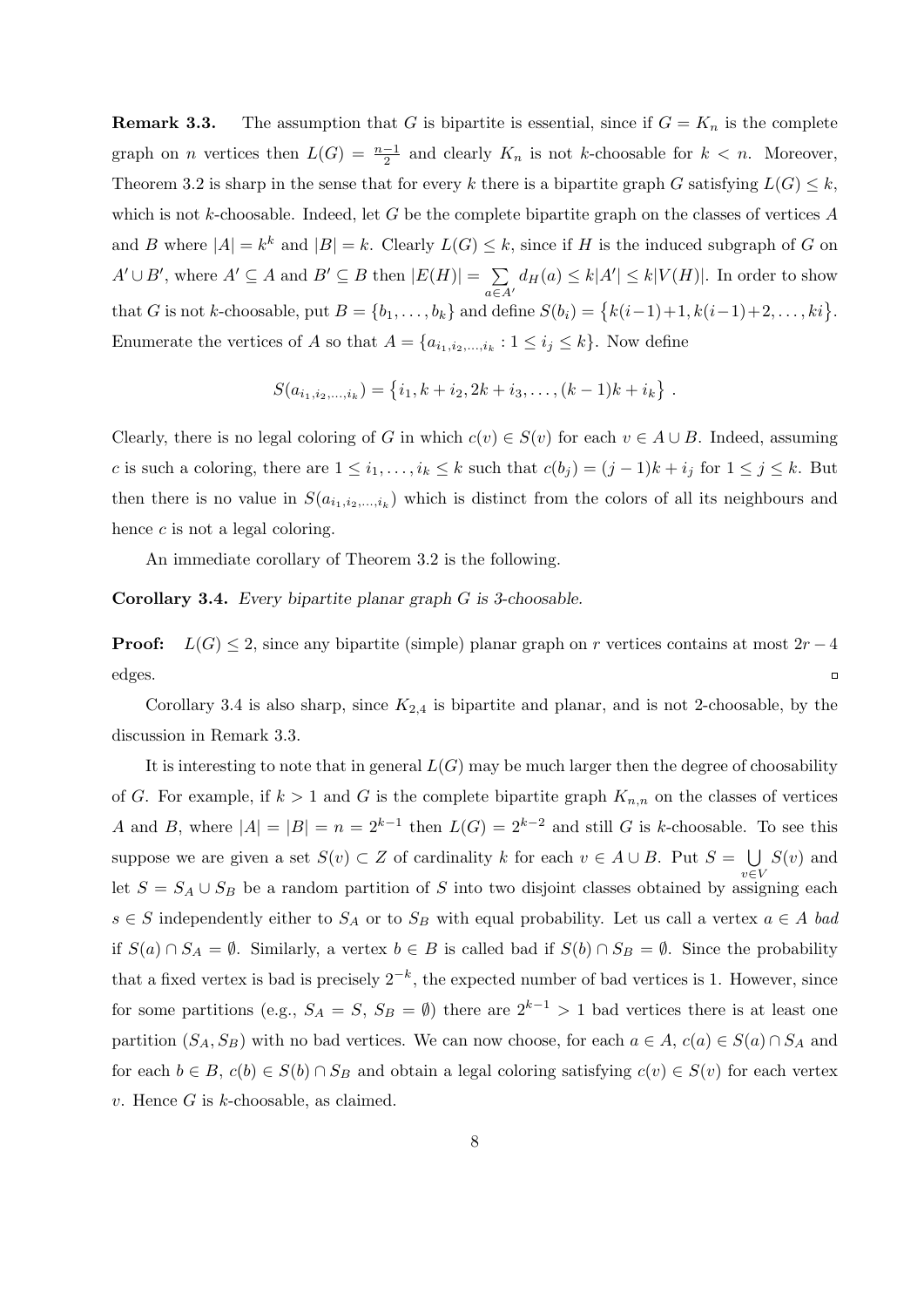One of the most fascinating problems concerning choosability is a conjecture of Jeff Dinitz (cf.  $[Er]$ , which asserts that the line graph of  $K_{m,m}$  is m-choosable. A more appealing formulation of this conjecture is the following: Given an arbitrary  $m$  by  $m$  array of  $m$ -sets, it is always possible to choose one element from each set, keeping the chosen elements distinct in every row and distinct in every column. This conjecture is, of course, trivial for  $m \leq 2$ , and, as mentioned in [CH], it has been verified by a surprisingly hard case by case analysis for  $m = 3$ . Applying our Theorem 1.1 we can reduce the conjecture to a certain enumeration problem. For each  $m$  by  $m$  Latin square  $L$ (on the symbols  $1, 2, \ldots, m$ ) we can define a weight  $w(L) \in \{\pm 1\}$  as the product of the signs of the 2m permutations appearing in the rows and columns of L and show that if  $\sum w(L) \neq 0$ , where L ranges over all  $m \times m$  Latin squares then Dinitz Conjecture holds for m. Unfortunately, for every odd  $m$ , the above sum is always 0, and hence this method cannot yield a proof of the conjecture for odd m. We do believe, however, that the sum is nonzero for every even m, but at the moment we are unable to prove it. Still, it is trivial to check that the sum is nonzero for  $m = 4$ , and with a computer we also checked that it is nonzero for  $m = 6$ . Therefore, the conjecture is true for  $m = 4$ and  $m = 6$ ; both cases are probably too difficult to be checked directly by a case by case analysis. We omit the details, and hope to return to this subject in the near future.

#### 4. Concluding Remarks and Open Problems

- 1) Corollary 1.2 generalizes the well known result that if every induced subgraph of a graph G has a vertex of degree at most d then G is  $(d+1)$ -colorable (cf., e.g., Bo), which is equivalent to the special case of the Corollary in which the orientation  $D$  is acyclic.
- 2) There are several known results that reveal the connection between the chromatic number of a graph  $G$  and its orientations. For example, it is known that the chromatic number of  $G$  is equal to the minimum, over all orientation  $D$  of  $G$  of the maximum length of a simple directed path in D. This minimum is always obtained by an acyclic orientation, but may be obtained by other orientations too (cf., e.g., [Bo]). It is also known (see [St]) that the number of acyclic orientations of a graph  $G$  is equal to the absolute value of its chromatic polynomial evaluated at −1. Theorem 1.1 and Corollary 1.2 form another example of a result that connects chromatic numbers and orientations.
- 3) There are simple examples of directed graphs  $D = (V(D), E(D))$  that contain odd directed cycles and still satisfy  $EE(D) \neq EO(D)$ . (Two directed odd cycles sharing an edge is one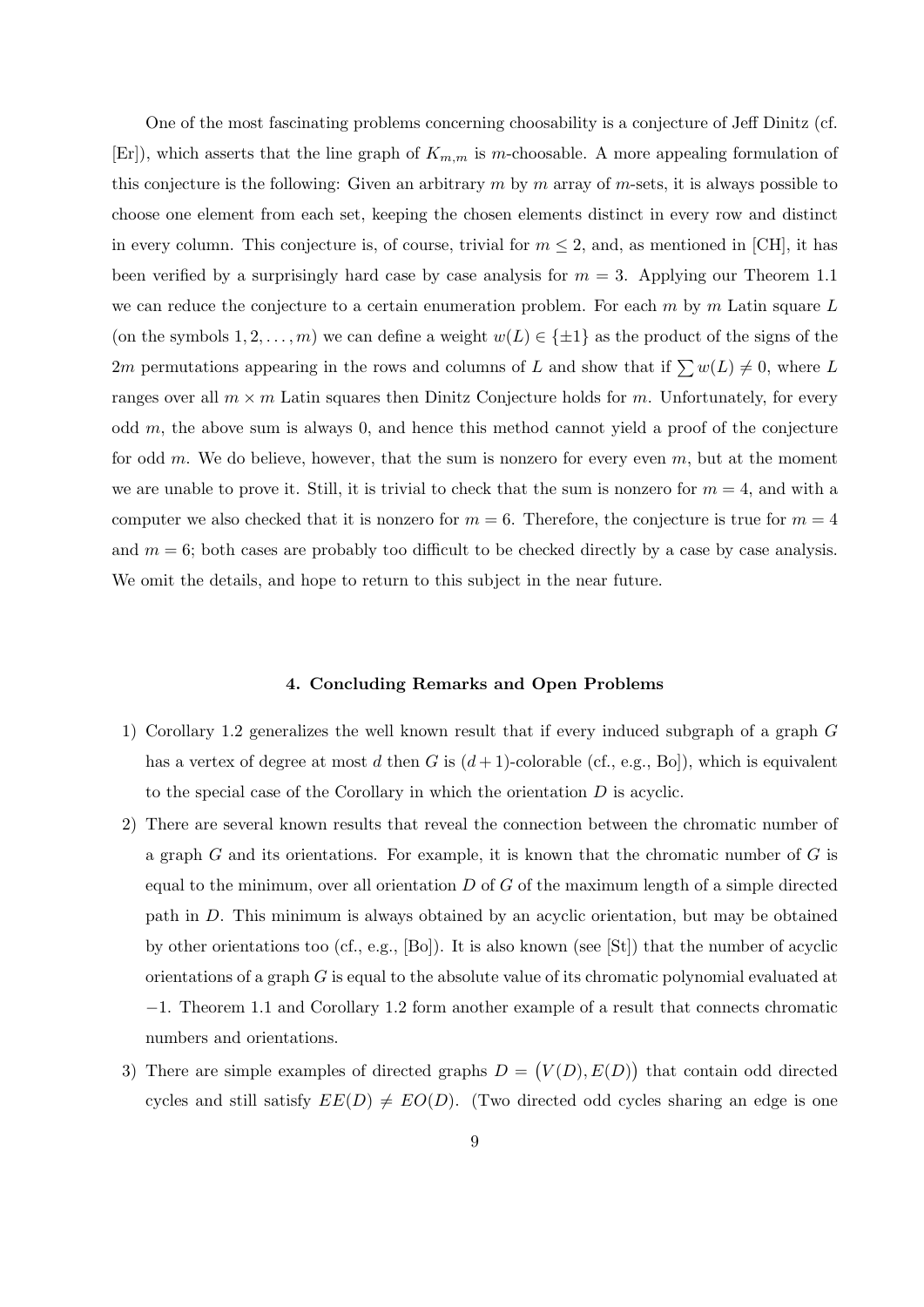such example). Therefore, the condition that  $D$  has no odd directed cycles (which implies that  $EE(D) \neq EO(D)$ ) is a strictly stronger condition than the one  $EE(D) \neq EO(D)$  and hence the first part of, e.g., Corollary 1.2, is stronger than its last part. The advantage of the simpler condition that there is no odd directed cycle is that it can be easily checked in polynomial time; one way to do so is to observe that there is no directed odd cycle iff no odd power  $A^k$  of the adjacency matrix of  $D$   $(k \leq |V(D)|)$  has a positive entry in its diagonal.

4) It would be interesting to find a non-algebraic proof of Theorem 1.1 and its Corollaries.